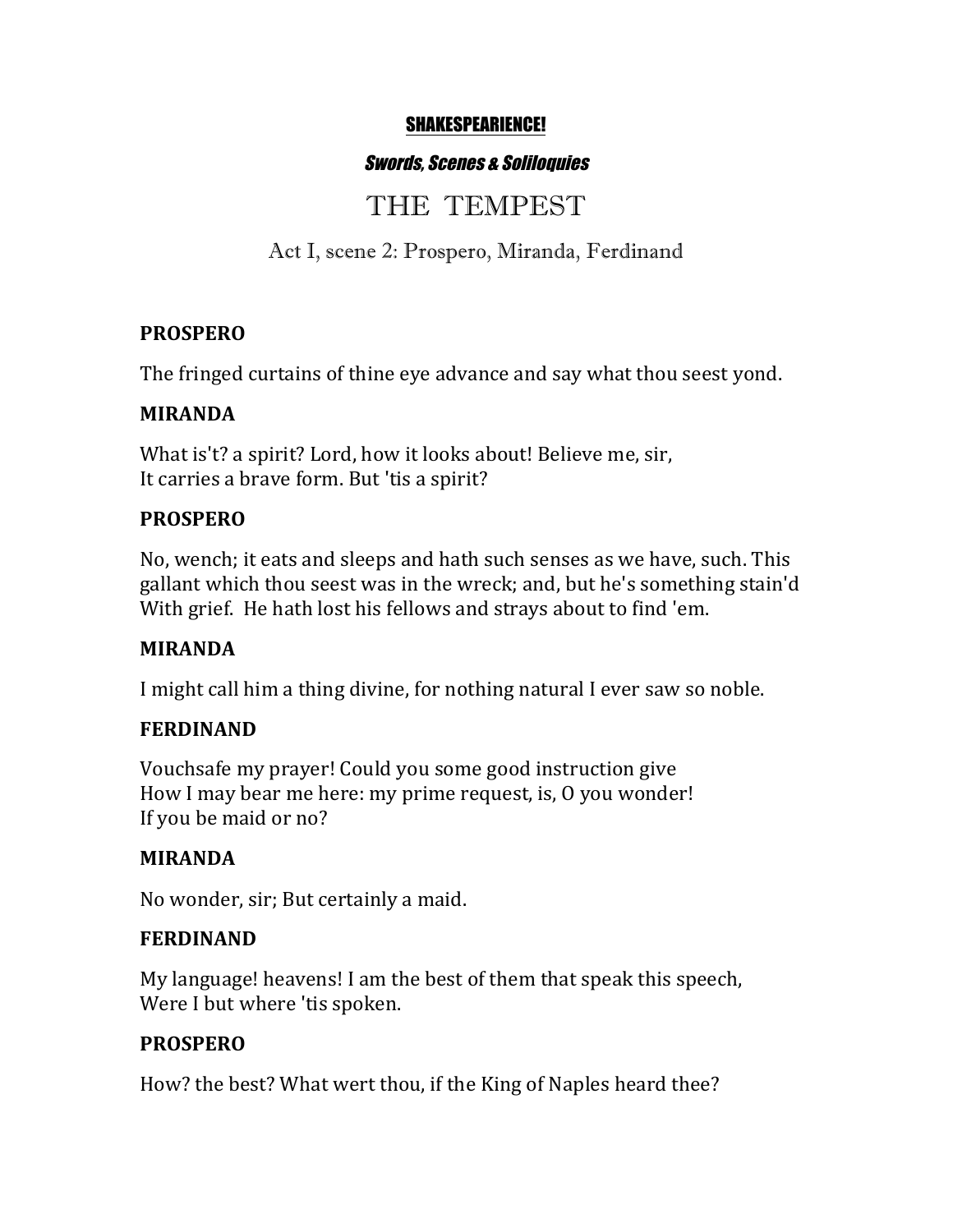## **FERDINAND**

A single thing, as I am now, that wonders to hear thee speak of Naples. Myself am Naples, who with mine eyes, beheld the king my father wreck'd.

#### **MIRANDA**

Alack, for mercy!

#### **FERDINAND**

Yes, faith, and all his lords; the Duke of Milan And his brave son being twain.

## **PROSPERO**

[Aside] The Duke of Milan and his more braver daughter could control thee, if now 'twere fit to do't.

*[To FERDINAND]* A word, good sir; I fear you have done yourself some wrong: a word.

#### **MIRANDA**

Why speaks my father so ungently? pity move my father To be inclined my way!

## **FERDINAND**

O, if your affection not gone forth, I'll make you the queen of Naples!

## **PROSPERO**

Soft, sir! one word more. I charge thee that thou attend me: thou dost here usurp the name thou owest not...

## **FERDINAND**

No, as I am a man.

#### **MIRANDA**

There's nothing ill can dwell in such a temple:

## **PROSPERO**

Follow me. Speak not you for him; he's a traitor. Come; I'll manacle thy neck and feet together: